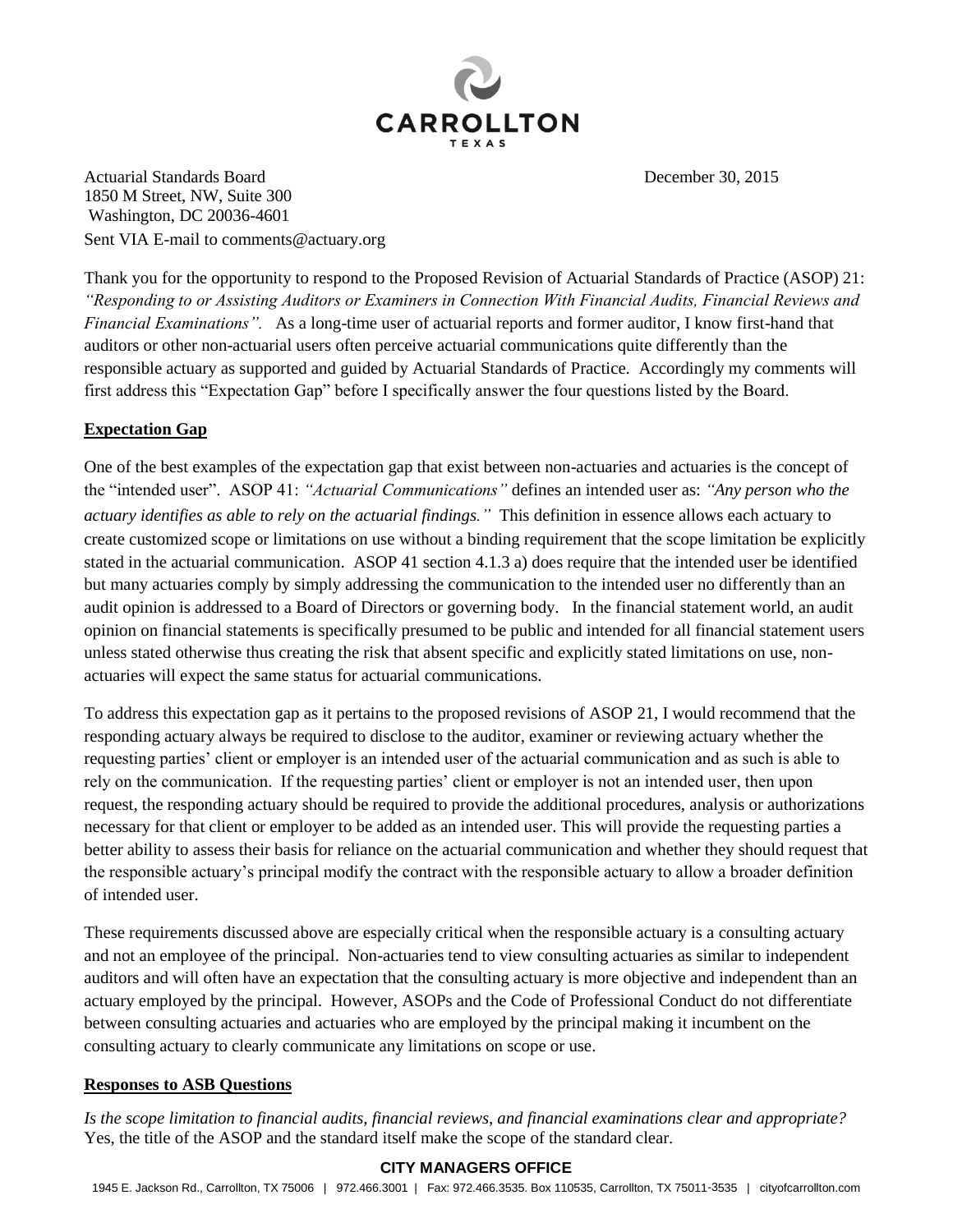

- 2. *Does the proposed revision appropriately reflect the changes in financial audits, financial reviews, and financial examinations that have occurred since the current version of ASOP No. 21 was adopted in September 2004?* As a CPA, I have an established definition of Generally Accepted Auditing Standards (GAAS) in the United States that is different than that in the proposed revision to ASOP 21. My definition of GAAS is standards issued by the AICPA and designated as auditing standards. The AICPA has also begun issuing "attest" standards which is a different category of assurance services than audit that will often be applied to engagements involving actuarial communications. The ASB may want to avoid a term as established and widely used as GAAS. I would suggest "Applicable Auditing and Examination Standards" and would include the terms "examination", and "other assurance engagements" in addition to the terms "audit" and "review" as part of the definition.
- 3. *Does the proposed revision accurately describe the responsibilities of the reviewing actuary and the responding actuary?* As discussed above, responding actuaries should be sensitive that non-actuaries may not be aware of ASOPs or the Actuarial Code of Professional Conduct and accordingly there are specific areas that must be clearly communicated such as intended user and the related limitations on scope and use that intended user implies. In addition, the proposed definition of "Responding Actuary" does not require the responding actuary to be the actuary responsible for the applicable actuarial communication as defined in ASOP 41, 3.1.4. In these circumstances, it is appropriate that the responding actuary who is not the responsible actuary meet the following additional criteria:
	- a. Have written authorization from the responsible actuary permitting or requesting the responding actuary to respond on their behalf to inquiries regarding specific actuarial communications issued by the responsible actuary.
	- b. Have sufficient qualifications and on-going knowledge regarding the specific actuarial communication to which the inquiry applies including continuing access to supporting documentation, data and related software.
- 4. *Does the proposed revision give appropriate guidance to both the reviewing actuary and the responding actuary involved in a financial audit, financial review, or financial examination?* I do not agree that the responding actuary should be expected to consider whether the information requested is within the scope of a financial audit, financial review or financial examination (Sec 3.5.2 c.).This will generally be outside the responding actuary's area of expertise and absent confidentiality issues which are already addressed by the standard, this consideration should not be a prerequisite before responding**.**

**Concluding Remarks**-In reviewing the thirteen comment letters received as of December 30, 2015, all letters appear to be from actuaries including actuaries working in the insurance industry but none appear to be from a financial statement preparer or auditor perspective. Given the subject matter of ASOP 21 and the lack of response from these groups, I would encourage the ASB to proactively seek input from key auditor and regulatory groups

## **CITY MANAGERS OFFICE**